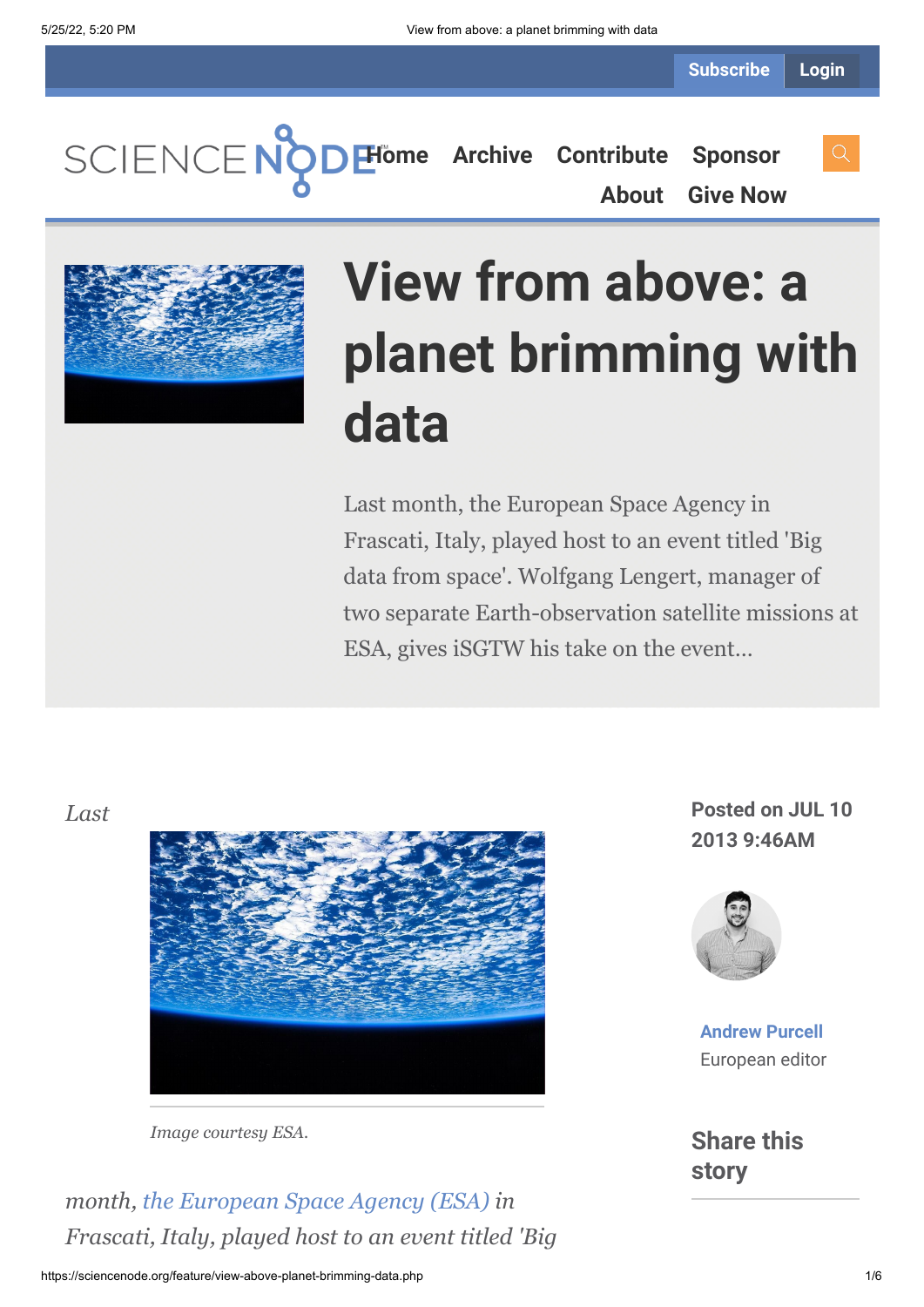*data from space'. Wolfgang Lengert, manager of two separate Earth-observation satellite missions at ESA, gives* iSGTW *his take on the event…*

### **What was the event about?**

ESA organized the event to address the barriers that hamper the effective use of large volumes of Earth-observation data. The event focused on issues associated with the organization and delivery of large volumes of contemporary and historical Earth observations, either space-based or from the ground (including ubiquitous information-sensing mobile devices, aerial sensory technologies, and wireless sensor networks).

## **Why is 'big data from space' useful?**

The global view provided by Earth-observation satellites - together with local data and models helps us to better understand geophysical or human-caused phenomena. The satellite data are structured, well calibrated, and documented data assets, having the capacity to provide a reference for other data sources (*e.g.* [\(A\)ATSR](http://atsrsensors.org/aboutATSR.htm) measuring sea-surface temperature globally within a precision level of 0.3 degrees) or to create new potential when in synergy with other data (*e.g.* 20 years of soil moisture data placed in context with epidemic outbreaks). Satellite data within the 'big data' paradigm can support both innovation and collaboration, which single and simple data distribution cannot provide.

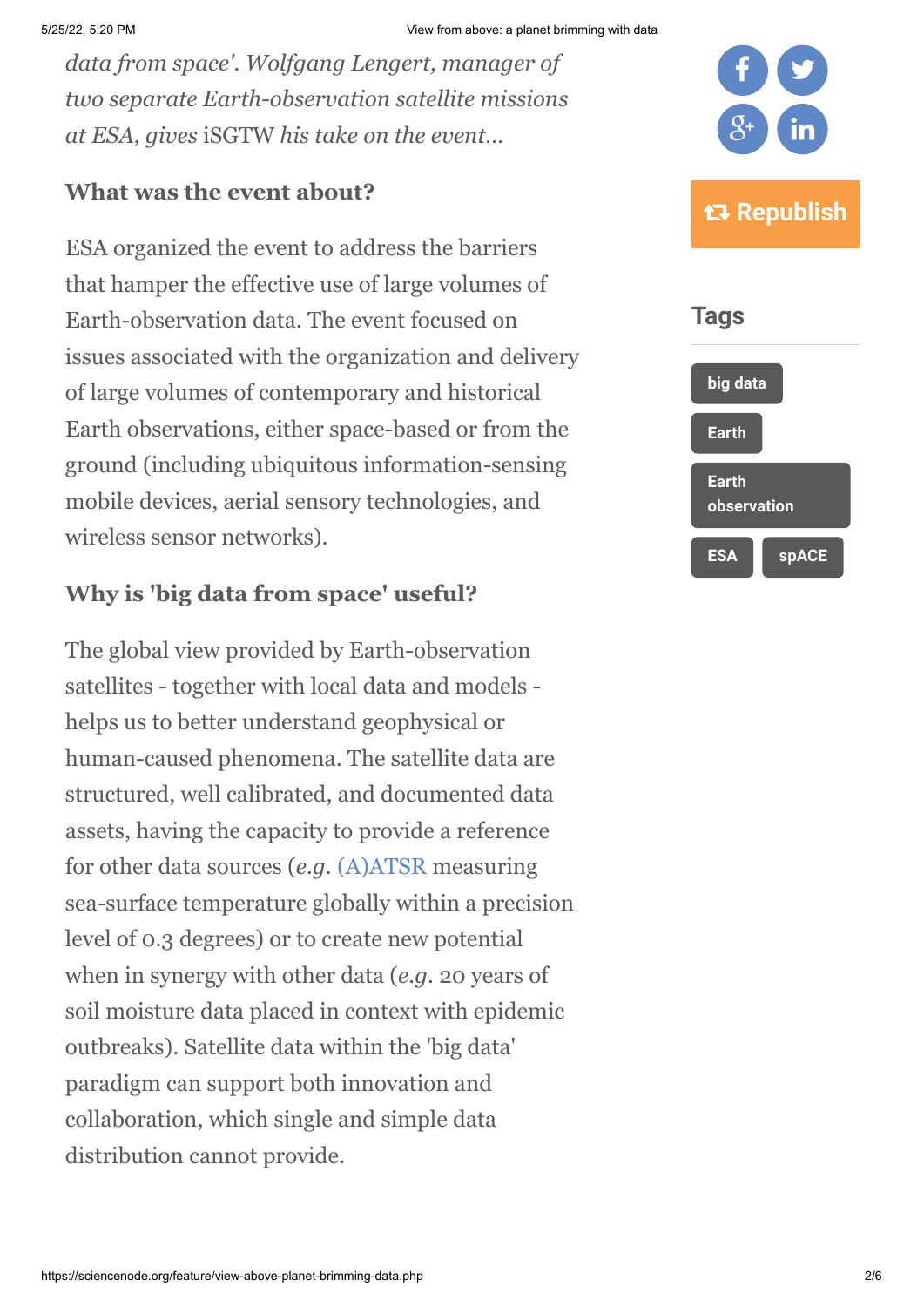**How, if at all, do the 'big data' challenges related to Earth observation differ from those faced by researchers in other scientific fields?**

As in other scientific fields, 'big data' supports a discovery approach, leading to innovation and inventions. In the Earth-observation field it can be expected that 'big data' will help engender more inter-domain research. This will be achieved [through the use of tools such as the Geohazard](http://www.helix-nebula.eu/index.php/helix-nebula-use-cases/uc3.html) Supersite Exploitation Platform, which is a flagship of [Helix Nebula](http://www.helix-nebula.eu/). Here, the space and *in-situ* community are being enabled to use new data sets, as well as the knowledge of other communities. Also, for climate change, 'big data' could help in identifying patterns and correlations. For example, a change of precipitation patterns can impact upon building subsidence, water scarcity and fluvial and pluvial flooding, which then has an impact on pumped drainage, transports and the overall ecosystem.

## **What then are the barriers that hamper effective use of large volumes of Earth observation data?**

In order to exploit 'big data', a cloud is needed. ESA is a co-founder of 'Helix Nebula - The Science Cloud' and we believe that only a federated cloud can achieve the maximum contribution and participation of 'big data' in science.

## **What were the outcomes of the conference?**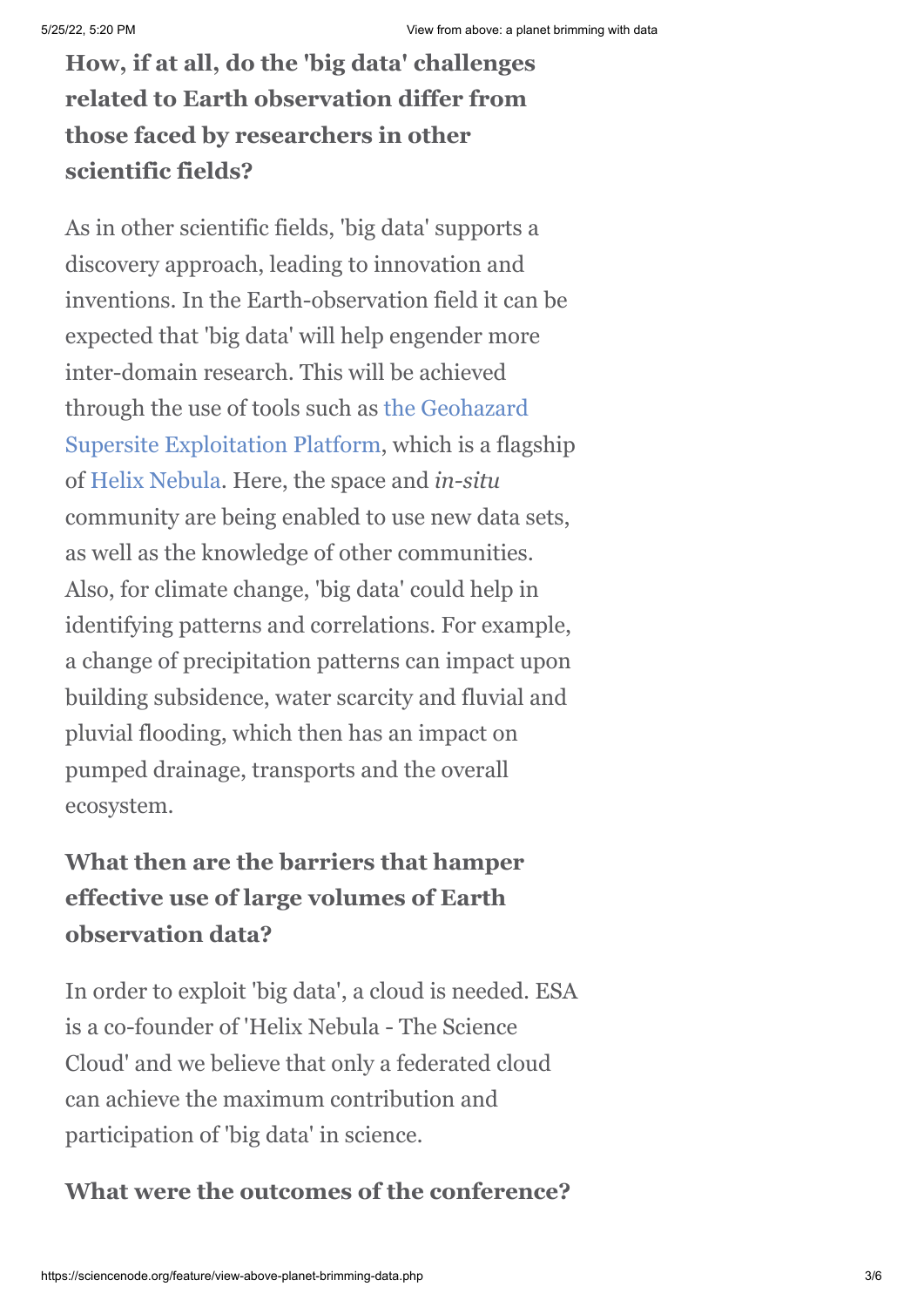The event concluded with a strong call by all parties for improving the ability to handle and use big Earth-observation data. This could potentially open up new opportunities for research and international cooperation schemes, such as programmatic and industrial coordination.

There was also unanimous support for further developing processing capabilities, and making data more accessible to users, thus complementing more traditional web-service-based approaches. The excellent feedback and contributions received during the event will strongly influence ESA's plans for managing future Earth-observation data and form the basis for discussion among Earthobservation data owners and suppliers.

# **What are the biggest challenges that remain and what comes next?**

Earth-observation big data will only make sense if we are able to federate all communities involved and to build a data infrastructure that allows analytics and modelling across and between disciplines.

We now need to enable Helix Nebula to become ['the science cloud', as described in the initiative's](http://www.helix-nebula.eu/index.php/uploads/file/81/11/CERN-OPEN-2011-036.pdf.html) strategic plan:

> *In 2020, all scientists of all disciplines will choose the European Cloud Computing Infrastructure as their first option to store and access data, for data processing and analysis. This infrastructure will be*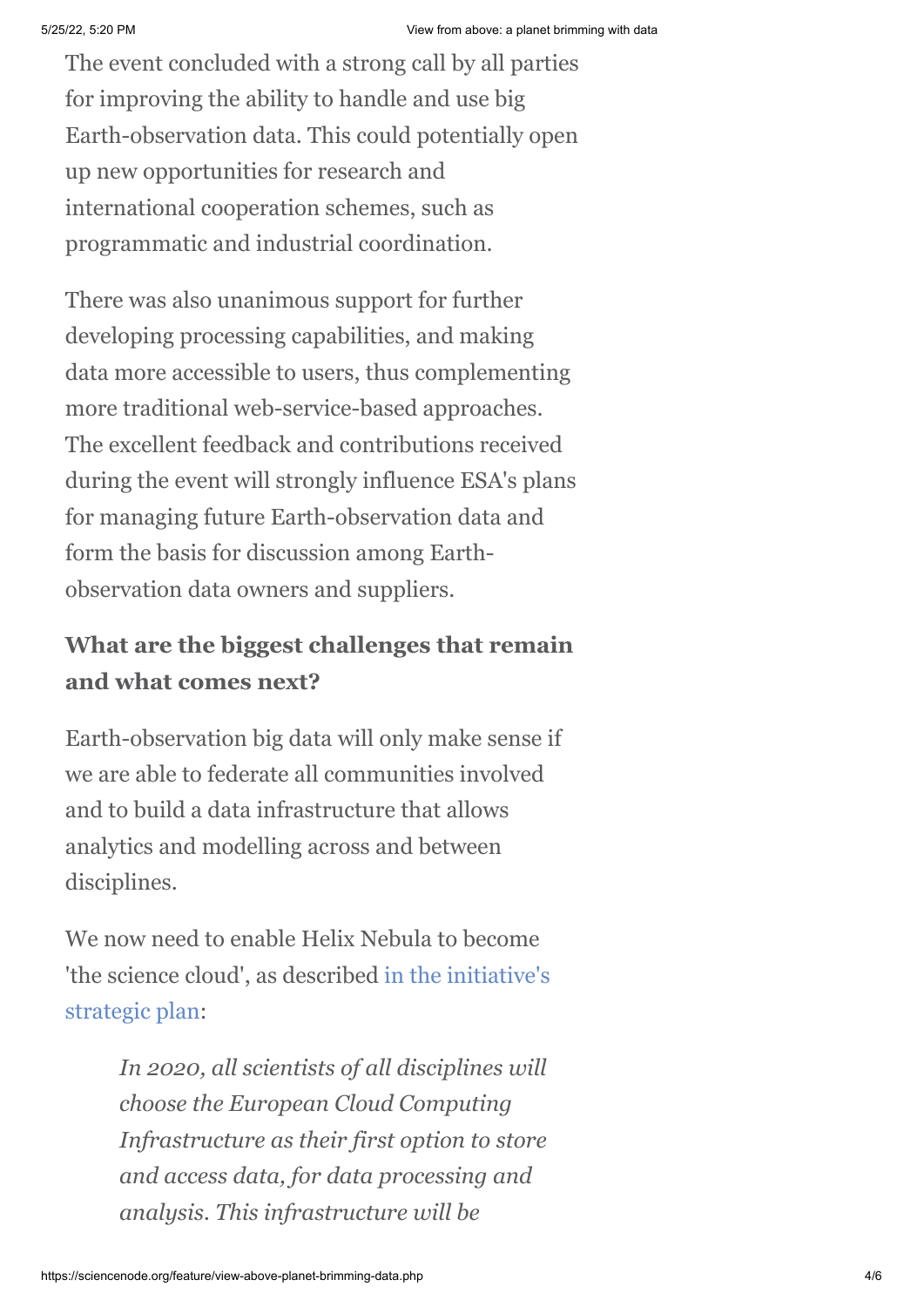*considered as a natural infrastructure for the global science community similar to the road or telecommunication infrastructure for the general public today.*

*This infrastructure will contain vast quantities of data, an unrivalled array of open source tools, and a literally infinite amount of computing power accessible and usable from any kind of computer, smart phone or tablet device. Science will make significant progresses by applying data sharing and interdisciplinary research using this infrastructure as the fundamental tool. Important articles for leading publications, such as Nature and Science, will be derived from this infrastructure and it will be the source of a drastic increase of patents in Europe*

*This infrastructure will have such a reliability and worldwide recognition for its implemented security/privacy scheme that also commercial companies will be using this "high security area" to derive patents.*

Finally, discussions on 'big data' will continue at [ESA's Living Planet Symposium in September.](http://www.livingplanet2013.org/index.asp)